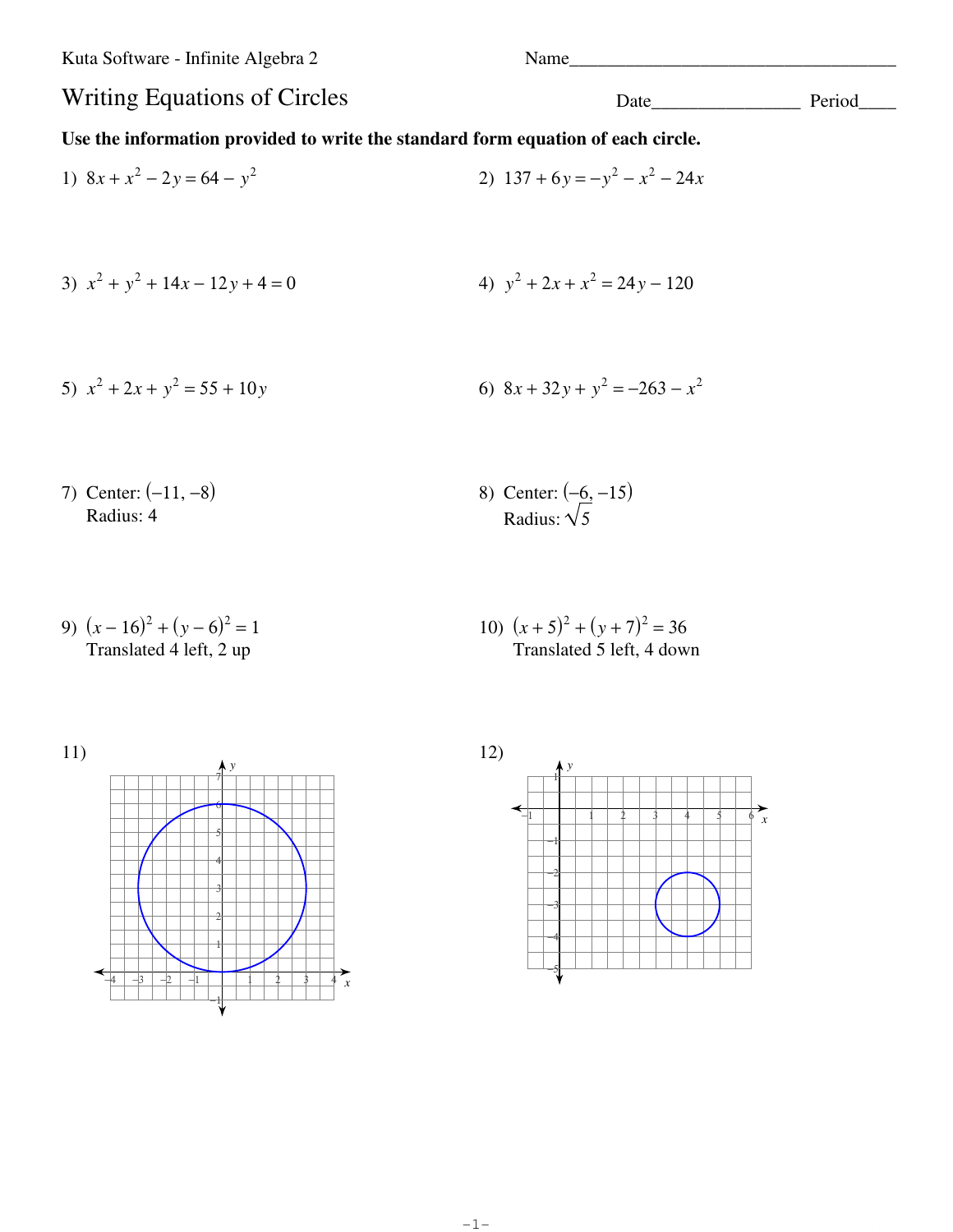- 13) Ends of a diameter: (−17, −9) and (−19, −9) 14) Ends of a diameter: (−3, 11) and (3, −13)
	-

- 15) Center:  $(-15, 3\sqrt{7})$ Area: 2π
- 17) Center: (−5, 12) Circumference: 8π
- 19) Center: (2, −5) Point on Circle:  $(-7, -1)$
- 21) Center: (−15, 9) Tangent to  $x = -17$
- 23) Center lies on the x-axis Tangent to  $x = 7$  and  $x = -13$
- 25) Three points on the circle:  $(-18, -5)$ ,  $(-7, -16)$ , and  $(4, -5)$
- 27)  $x^2 + y^2 + 14x + 12y + 76 = 0$ Translated 2 right, 4 down
- 29)  $x^2 + y^2 + 14x 8y + 29 = 0$ Translated 3 right, 4 down
- 16) Center: (−11, −14) Area: 16π
- 18) Center: (15, 14) Circumference:  $2\pi\sqrt{15}$
- 20) Center: (14, 17) Point on Circle:  $(15, 17)$
- 22) Center: (−2, 12) Tangent to  $x = -5$
- 24) Center lies in the fourth quadrant Tangent to  $x = 7$ ,  $y = -4$ , and  $x = 17$
- 26) Three points on the circle:  $(-7, 6)$ ,  $(9, 6)$ , and  $(-4, 13)$
- 28)  $x^2 + y^2 10x + 20y + 61 = 0$ Translated 1 left, 2 down
- 30)  $4y + y^2 = -28x x^2 191$ Translated 4 right

 $C$ C 2011 Kath Software D.L.C. All rights reserved. Made with Infinite Algebra 2.  $-2-$  which is a urge set  $\sim$  worksheet by Kuta Software LLC

-2-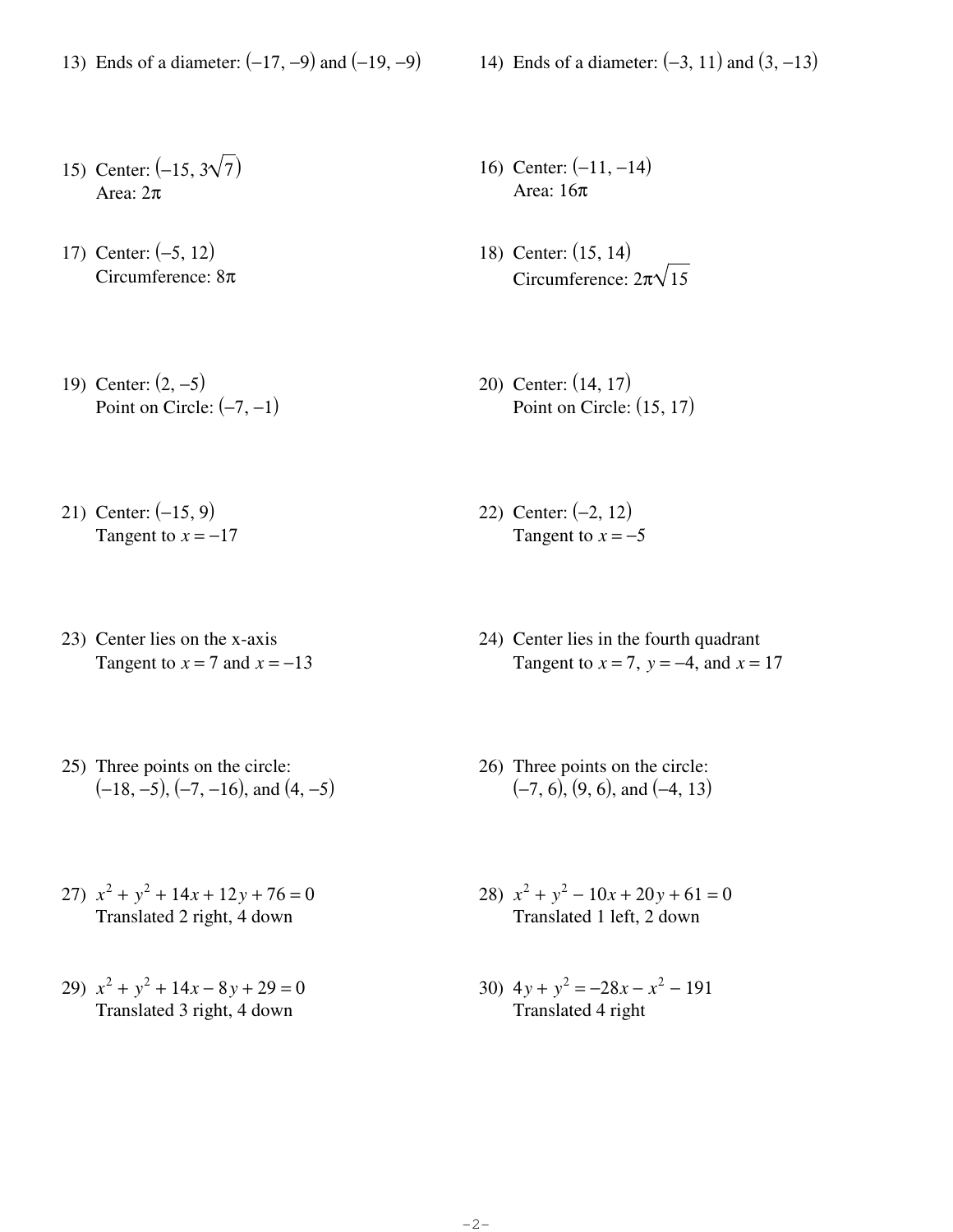Date

## **Writing Equations of Circles**

Use the information provided to write the standard form equation of each circle.

- 2)  $137 + 6y = -y^2 x^2 24x$ 1)  $8x + x^2 - 2y = 64 - y^2$  $(x+4)^2 + (y-1)^2 = 81$  $(x+12)^2 + (y+3)^2 = 16$ 3)  $x^2 + y^2 + 14x - 12y + 4 = 0$ 4)  $y^2 + 2x + x^2 = 24y - 120$  $(x+7)^2 + (y-6)^2 = 81$  $(x+1)^2 + (y-12)^2 = 25$ 
	- 6)  $8x + 32y + y^2 = -263 x^2$  $(x+4)^2 + (y+16)^2 = 9$ 
		- 8) Center:  $(-6, -15)$ <br>Radius:  $\sqrt{5}$  $(x+6)^2 + (y+15)^2 = 5$
		- 10)  $(x+5)^2 + (y+7)^2 = 36$ Translated 5 left, 4 down

 $(x+10)^2 + (y+11)^2 = 36$ 



- 5)  $x^2 + 2x + y^2 = 55 + 10y$  $(x+1)^2 + (y-5)^2 = 81$
- 7) Center:  $(-11, -8)$ Radius: 4

 $(x+11)^2 + (y+8)^2 = 16$ 

9)  $(x-16)^2 + (y-6)^2 = 1$ Translated 4 left, 2 up

$$
(x-12)^2 + (y-8)^2 = 1
$$